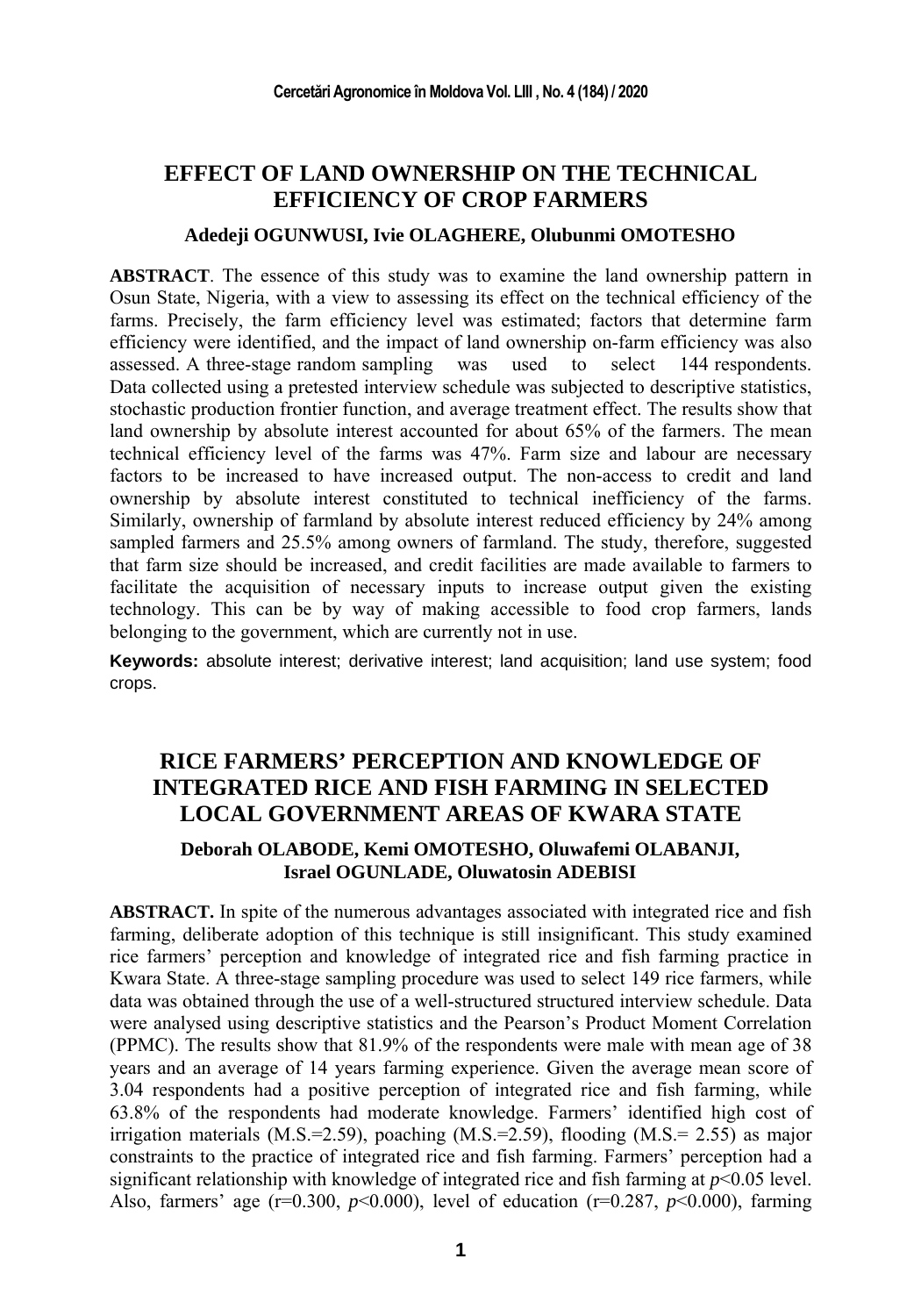#### **Cercetări Agronomice în Moldova Vol. LIII , No. 4 (184) / 2020**

experience ( $r=0.220$ ,  $p<0.007$ ), membership of cooperative society ( $r=0.176$ ,  $p<0.032$ ) and extension contact ( $r=0.204$ ,  $p<0.013$ ) had significant relationship with the knowledge level. The study concluded that the rice farmers had moderate knowledge and positive perception of integrated rice and fish farming. There is a need to provide incentives, such as irrigation facilities to farmers and provision of adequate training on integrated rice and fish farming in order to fully maximize the potentials therein.

**Keywords:** perception; knowledge; integrated farming; rice; fish.

### **YOUTHS' INVOLVEMENT IN OIL PALM (***ELAEIS GUINEENSIS***) FRUIT PROCESSING ACTIVITIES**

### **Julius Olatunde AYINDE, Michael FAMAKINWA, Babatunde Opeyemi AKEREDOLU**

**ABSTRACT.** This study assessed the youths' involvement in oil palm fruit processing activities in Ondo State, Nigeria. It described the socio-economic characteristics of youths involved in oil palm fruit processing activities, determined their level of involvement, examined their perception and identified constraints associated with their involvement. Multistage sampling procedure was employed to select 120 respondents from the study area. Interview schedule was employed to collect relevant data, which was analysed with SPSS software package. Descriptive statistics were used to summarise the data while inferential statistics were used to draw inference on hypothesis. The results show that majority (63.3%) were male, 95.8% had formal education with a mean age of  $27.2 \pm 2.7$ years. Picking of fresh fruit bunches ( $\bar{x}$  = 2.71), packaging ( $\bar{x}$  = 2.60) and gathering of bunches ( $\bar{x}$  = 2.50) were the major activities youth involved in. Higher percentage (57.9%) of the youth had favourable perception towards involvement in oil palm fruit processing activities. Lack of modern processing facilities ( $\bar{x}$ =3.65) and funds/inadequate credit facilities ( $\bar{x}$  = 3.65) were the prime constraints to their involvement. Number of labour (r = 0.7460;  $p \le 0.01$ ) and income ( $r = 0.601$ ;  $p \le 0.01$ ) of the respondents were significantly related to youth involvement. The study concluded that youth had moderate involvement in oil palm processing activities. However, agricultural development stakeholders like government should provide adequate and functional credits facilities to these youths to encourage their involvement.

**Keywords:** constraints; participation; processing; perception, socio-economic.

### **RURAL HOUSEHOLDS' PERCEPTION OF VITAMIN A BIOFORTIFIED CASSAVA AND ITS PRODUCTS: IMPLICATIONS FOR FOOD SECURITY**

### **Dorcas Lola ALABI, Damilola Leah ARIBIFO, Oluwatomiwo Elizabeth OLUYEMI**

**ABSTRACT.** The paper examined the perception of rural households about vitamin A biofortified cassava and its products in Osun State, Nigeria. Multistage sampling procedure was used to select 50 households' members. Quantitative data were collected on the respondents' personal and socio-economic characteristics, their awareness on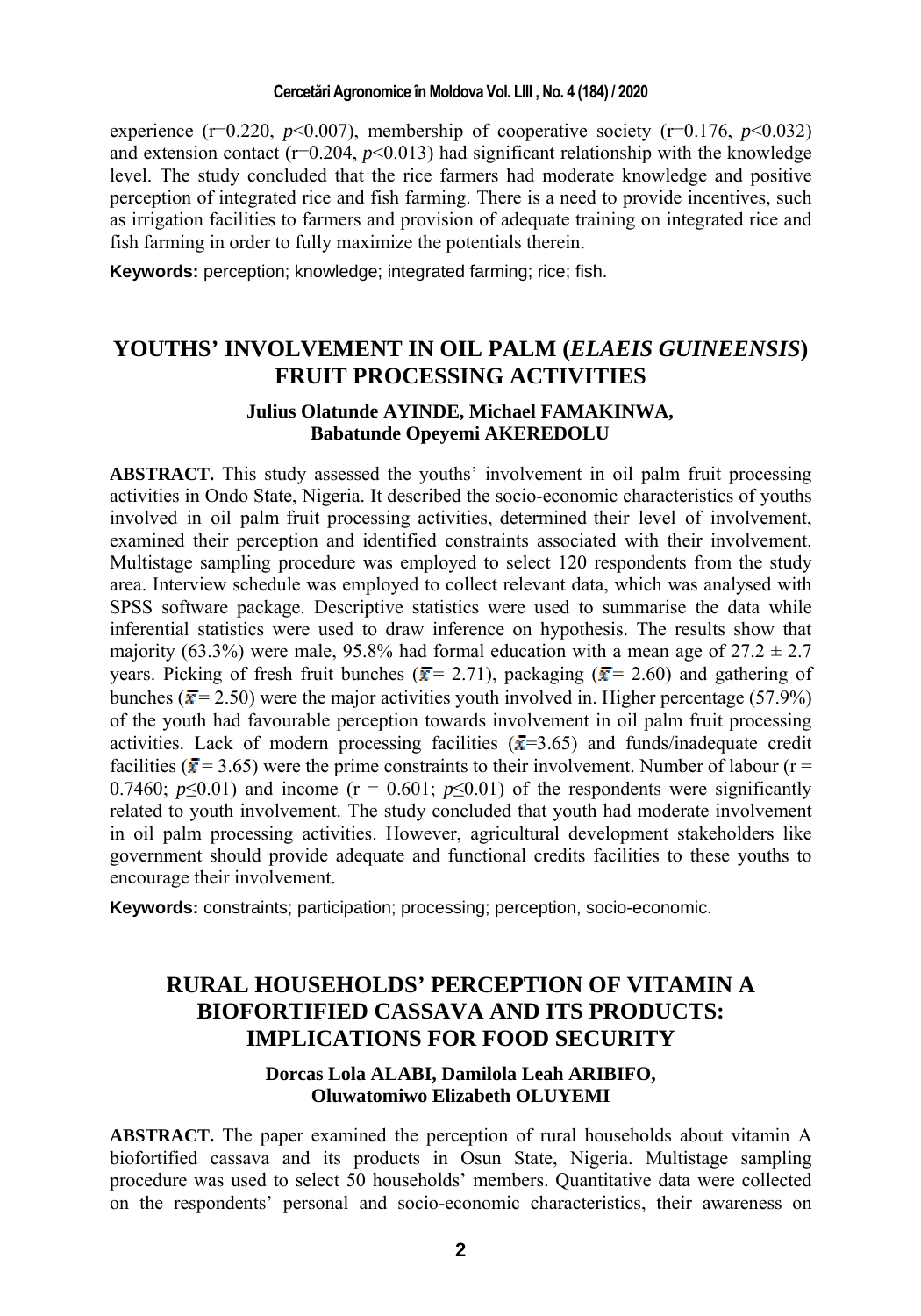#### **Cercetări Agronomice în Moldova Vol. LIII , No. 4 (184) / 2020**

vitamin A biofortified cassava, their perception about the crop and its products, as well as the constraints affecting its acceptability in the study area. Data were described using frequency counts, percentages, means and standard deviation and inferential statistics, like Pearson Product Moment Correlation and Chi-square analyses. Results showed that the respondents had a mean age of  $52.62 \pm 14.30$ , while 82% of them were married. 74% of the respondents had heard of Vitamin A bio fortified cassava, 64% had seen it while 44% had planted it with 54% having positive perception towards the crop and its products. Poor transport facilities (mean  $= 3.16$ ) and difficulties in getting planting materials (mean  $= 2.36$ ) ranked highest among the constraints affecting acceptability of the crop in the study area. There exist significant association between the respondents' marital status and their perception about vitamin A biofortified cassava. It was concluded that majority of the respondents have positive perception towards vitamin A biofortified cassava and its products. It was recommended that extension personnel should create more awareness about the nutritional value of the crop and its products to enhance better food security status among rural households.

**Keywords:** socio-economic; acceptability; awareness; constraints.

### **FOOD SECURITY STATUS: ITS DRIVERS AND COPING STRATEGIES AMONG VEGETABLE FARMING HOUSEHOLDS**

#### **Ridwan MUKAILA, Abraham FALOLA, Olubunmi Abayomi OMOTESHO**

**ABSTRACT.** Food insecurity remains a major challenge worldwide, especially among the rural areas of developing nation. Women and children are most vulnerable to this phenomenon. However, while many studies have assessed farming households' food security status in general, there is dearth of information on vegetable farmers', who are mostly women, food security status in particular. This study, therefore, investigated the food security status of vegetable farming households, its drivers and coping strategies in Kwara State, Nigeria. Descriptive statistics, food insecurity index and logistic regression were used to analysed data collected from 180 respondents. The findings showed that food insecurity remains a major challenge in rural areas as only 45.55% were food secure. The food secure group surpassed the food security line by 17%. Food insecure group fell below the food security line by 36% with a daily average calorie intake of 1581.35 kcal. Annual income ( $p$ < 0.1), cooperative membership ( $p$ < 0.1), vegetable production ( $p$  < 0.05) and access to credit  $(p< 0.05)$  were the significant factors enhancing their food security status, while household size  $(p< 0.01)$  negatively influenced it. The widely used food insecurity coping mechanisms by the households were eating less expensive food, eating wild fruits, reducing rational consumption, allowing children to eat first, borrowing money to buy food, buying food on credit and skipping meal within a day. The study recommends encouragement of vegetable production through provision of credit facilities to the farmers as this would enhance their food security status.

**Keywords:** food insecurity; calorie intake; rural women; coping strategies; vegetable production.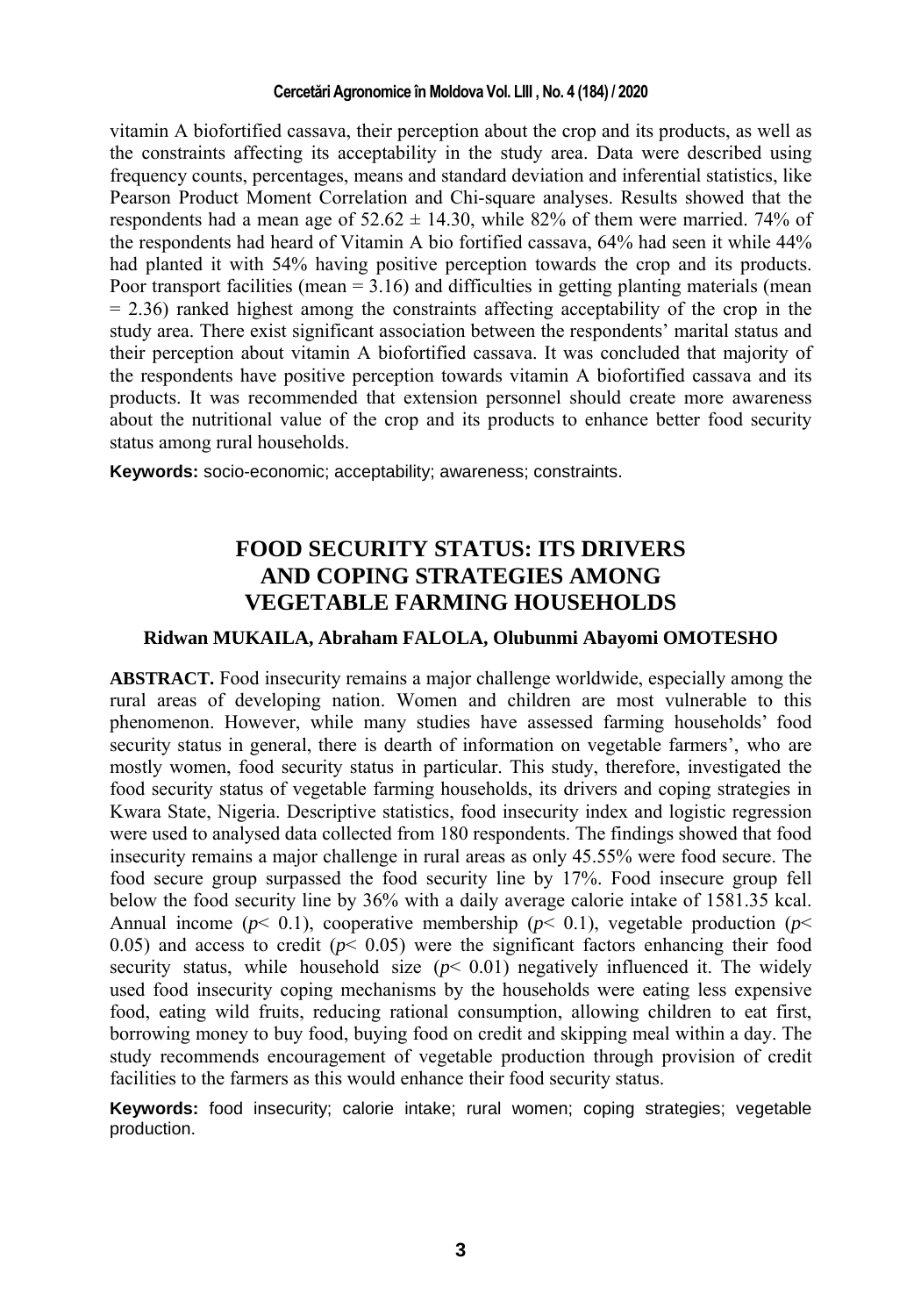## **ECONOMIC ANALYSIS OF CONTRACT FARMING AND TECHNICAL EFFICIENCY OF BROILER FARMERS**

### **Luke ADEBISI, Oluwaremilekun ADEBISI, Marvellous OWOLABI, Edet HENSHAW, Olaide ASIYANBI**

**ABSTRACT.** The study assessed the effect of contract farming on broiler production in Osun State, Nigeria. 120 farmers comprising of broiler farmers participating and not participating in contract farming were selected using multistage sampling technique. Information was elicited from the farmers with the aid of a structured questionnaire. The data were analyzed using descriptive statistics, Stochastic Production Frontier and Ordinary least square regression model. The findings of this study revealed that majority (75%) of the farmers rated the activities of contracting farming to be good and favorable, as the contract farmers earn more from broiler production than their counterparts. Average technical efficiency of the contract and non contract farmers were 0.8209 and 0.6803, respectively. The results also revealed that years of experience in broiler production, education of farmer, off-farm income, membership in farmers association, access to credit, access to veterinary services and participation in contract farming significantly affected technical efficiency of broiler farmers in the study area. Therefore, the study recommends that there should be increase in the awareness of the benefits associated with contract farming in agrarian communities, so that more farmers are encouraged to participate, as this will improve their production efficiency.

**Keywords:** poultry; income; regression; household.

### **DOES CREDIT ACCESS IMPROVE ADOPTION INTENSITY OF IMPROVED MAIZE SEED VARIETIES?**

#### **Ayodeji Damilola KEHINDE**

**ABSTRACT.** This study investigated the effect of credit access on the adoption intensity of improved maize varieties in Osun State. A number of 150 maize farmers were selected through a multistage sampling procedure from using a structured questionnaire. Descriptive statistics, adoption index, and Tobit regression model were used to analyse the data collected. The results showed that Majority of maize farmers were over 40 years (52.6%), male (87%), and married (87%). The result also showed that majority of the farmers did not adopt improved maize varieties (55%) in the state. Swan 1 improved variety was majorly adopted (87.1%), while DMR-ESR-W variety was less adopted (62.9%) in the State. Just a few of maize farmers had access to credit in the State (20%). The mean adoption intensity in the State was observed to 62%. Based on adoption intensity of improved maize varieties, adopters were classified as partial adopters (65%) and full adopters (35%). Tobit regression estimates showed that credit access, household size, secondary occupation, years of education and extension contact have significant effect on the adoption intensity of improved maize varieties. In accordance with the findings, we therefore recommend that microfinance institutions should look attentively at scaling up their credit services to enhancing adoption intensity of improved maize varieties.

**Keywords:** microfinance; Swan I; DMR-ESR-W; Tobit model; maize farmers, Osun State.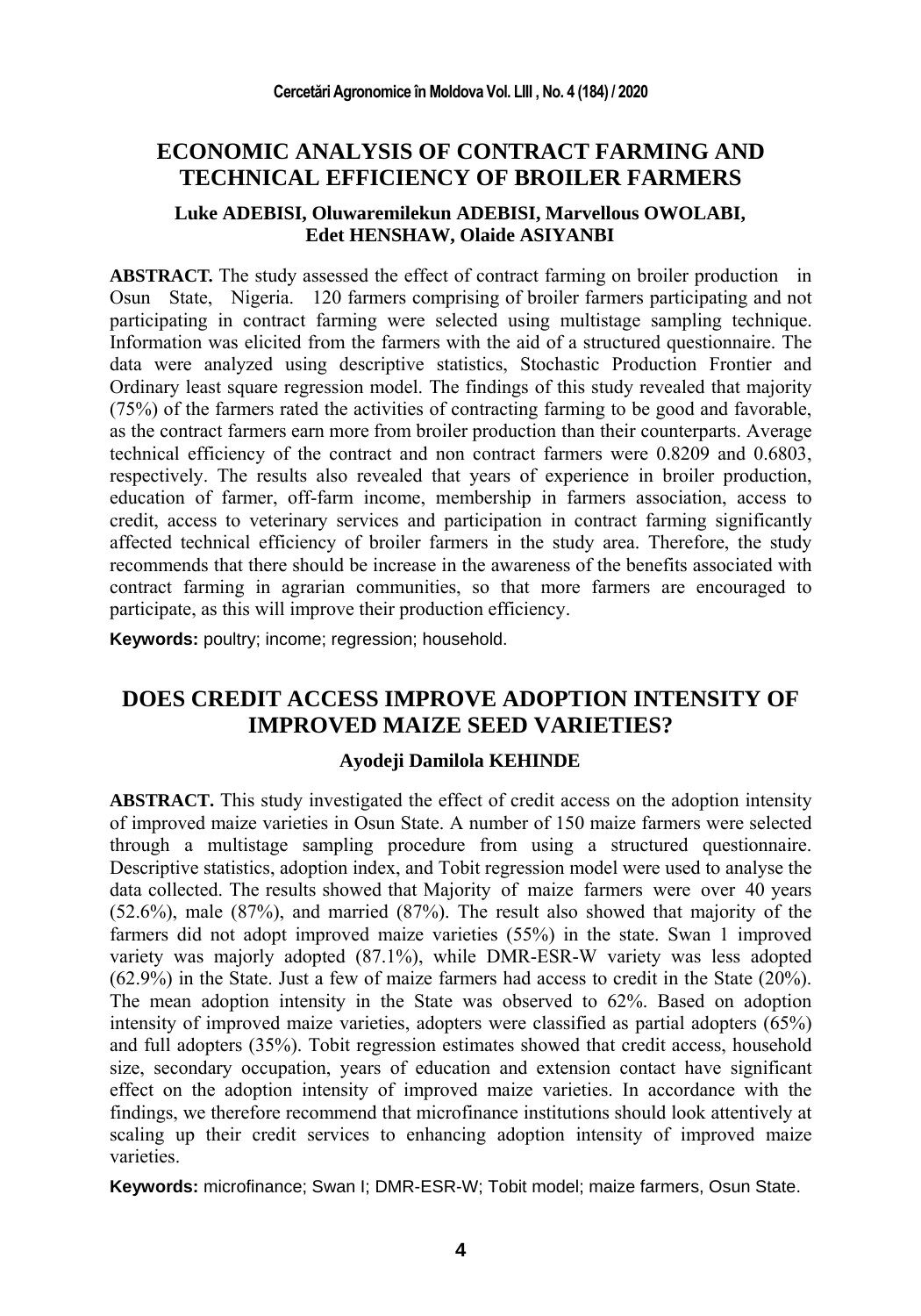### **EFFECTS OF DIFFERENT STAGES OF MATURITY AND POSTHARVEST TREATMENTS ON THE EXTENSION OF SHELF LIFE AND QUALITY OF BANANA**

#### **Md. Abu Abdullah Al MUZAHID, Most. Mahbuba KHANUM, Md. Ferdous MONDAL**

**ABSTRACT.** An experiment was carried out in the Laboratories of the Departments of Horticulture and Biochemistry and Molecular Biology, Bangladesh Agricultural University, Mymensingh, during the period from  $23^{\text{rd}}$  April to  $10^{\text{th}}$  May 2015. The two factors experiment was conducted for extension of shelf life and quality of banana under different postharvest treatments. The first factor was stages of maturity which had three maturity stages,  $viz$ .: 1) hard green  $(S_1)$ , 2) pale green  $(S_2)$  and optimum maturity stage  $(S_3)$ . The second factor was postharvest treatments, which had five treatments,  $viz$ .: 1) control (room temperature), 2) keeping fruits in perforated plastic bag, 3) keeping fruits in perforated plastic bag containing KMnO4, 4) fruits treated with hot water for 5 min at  $50^{\circ}$ C and then kept in plastic bag containing KMnO<sub>4</sub>, and 5) fruits pre-cooling for 30 min at 5°C and then kept in plastic bag containing KMnO4**.** The pulp to peel ratio, total soluble solids, total sugar, reducing sugar, titratable acidity, were greater when fruits were harvested at optimum maturity stage than hard green stage. Total soluble solids, total sugar, reducing sugar were increased with storage duration, but increasing trend was slower when fruits were pre-cooling at  $5^{\circ}$ C for 30 min and kept in plastic bag containing KMnO4. The longest shelf life of banana fruits (19 days) was observed when hard green stages fruits pre-cooling at  $5^{\circ}$ C for 30 min and kept in plastic bag containing KMnO<sub>4</sub> and the minimum shelf life (5.87 days) was observed in the combination of optimum maturity stage + control. So, it may be concluded that pre-cooling for 30 min at  $5^{\circ}$ C and then kept in plastic bag containing  $KMnO<sub>4</sub>$  treatment should be used for extending shelf life and quality of banana.

**Keywords:** maturity; banana; KMnO4; postharvest; storage.

## **THE EFFECT OF** *PANGIUM* **SP. AND** *TITHONIA DIVERSIFOLIA* **LEAVES EXTRACT AS VEGETABLE PESTICIDES TO**  *CROCIDOLOMIA PAVONANA* **(LEPIDOPTERA; PYRALIDAE) LARVA MORTALITY**

#### **Eva BAIDENG, Ventje MEMAH, Hanny PONTORORING, Hendronoto LENGKEY**

**ABSTRACT.** *Pangium* sp. and *Tithonia diversifolia* have the potential to become vegetable pesticides due to the content of secondary metabolites, such as alkaloids, tannins, flavonoids, terpenoids and saponins in their leaves, which are plant protection agents. This study aims to determine the mortality of *Crocidolomia pavonana* larvae after application of *Pangium* sp. and *Tithonia diversifolia*. *C. pavonana* is one of the main pests affecting cabbage production in North Sulawesi, Indonesia. *Pangium* sp. and *T. diversifolia* leaf extraction separately were carried out by immersion method using methanol  $(CH_3OH)$ solvent and followed by current-current distribution method. The result of crude extract was partitioned in a 95% mixture of hexane methanol ( $C_6H_{14}$  -  $CH_3OH$ ). Then, the 95%